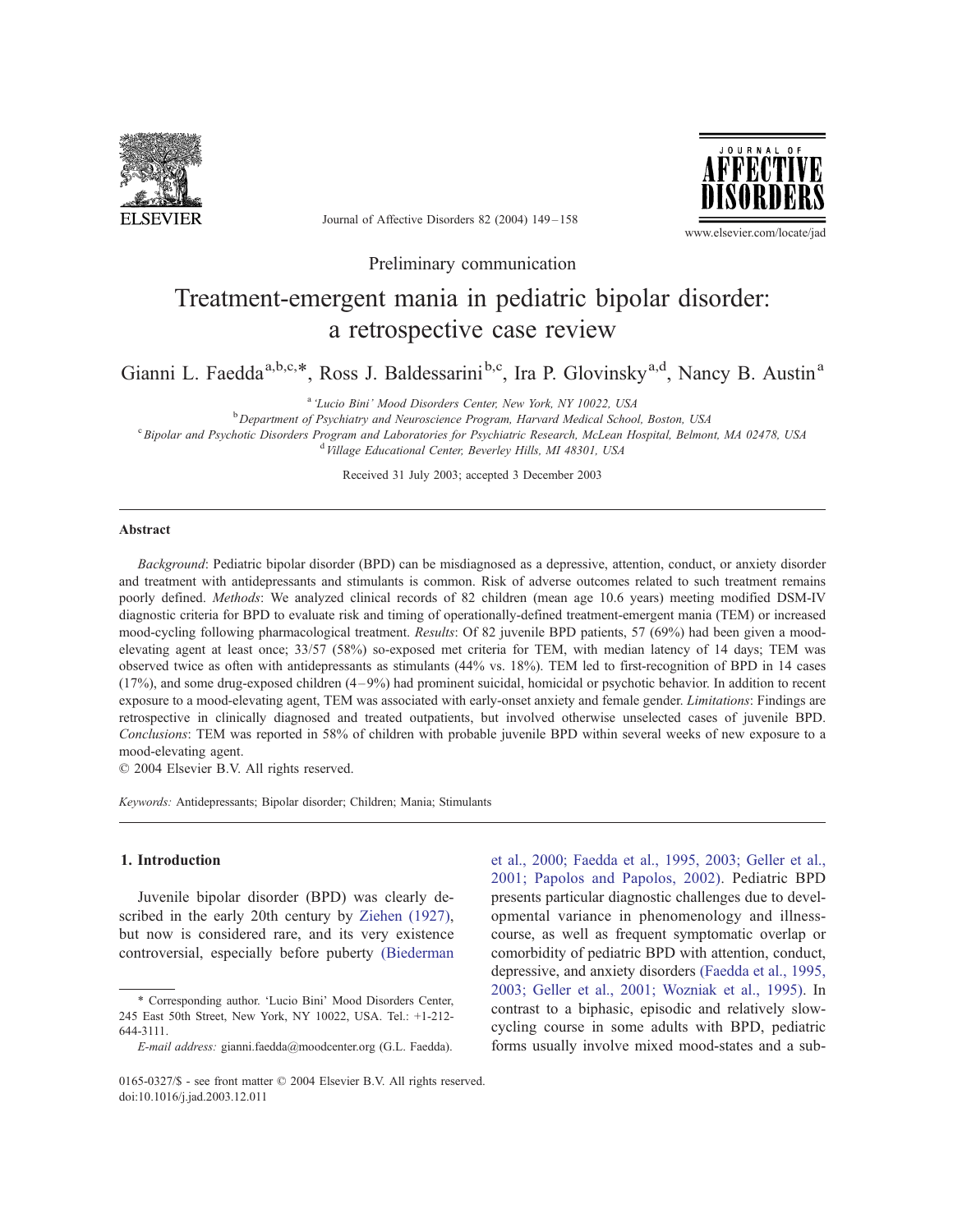chronic, unstable and unremitting course. These forms, do not meet DSM-IV-TR (APA, 2000) episode-durationduration criteria, but are well within the ''spectrum'' of BPD described by Akiskal and Pinto (1999).

Effects of mood-elevating, mood-stabilizing and antipsychotic agents on the onset, course and treatment-response of juvenile BPD also are particularly poorly defined. Antidepressants are especially clinically relevant to managing depressive or dysphoric phases of BPD, as well as anxiety and attention deficit syndromes commonly comorbid with BPD. In adults with BPD, antidepressants appear to precipitate manic or dysphoric-mixed states, increase mood instability or contribute to rapid-cycling, and perhaps limit responsiveness to mood-stabilizing treatments (Altshuler et al., 1995; Dilsaver and Swann, 1995; Ghaemi et al., 2000; Henry et al., 2001; Koukopoulos et al., 1992, 2003; Papolos, 2003; Post et al., 1997; Sachs et al., 2000; Stoll et al., 1994; Tondo et al., 1981; Wehr, 1993; Wehr and Goodwin, 1979; Wehr et al., 1988), although a causal relationship has been questioned (Altshuler et al., 2003). The occurrence of manic-like symptoms during treatment with antidepressants and stimulants is recognized by DSM criteria for substance-induced mood disorder (with manic or mixed features), distinct from BPD.

Children who progress to manifest BPD often present with depressive-dysthymic, anxiety, or attention deficit symptoms long before manic symptoms clarify the diagnosis (Faedda et al., 1995, 2003; Geller et al., 2001; Kovacs, 1989; Kovacs et al., 1994). Such presentations encourage trials of antidepressant or stimulant treatment. Exposure of children and adolescents to mood-elevating agents is common in the US. In 900,000 subjects below age 20 enrolled in two US healthcare systems, "the 1996 prevalence of any psychotropic medication among youths younger than 20 years was remarkably similar (5.9–6.3%) across all three sites, with stimulants and antidepressants consistently ranked first and second'' (Zito et al., 2003). Given high rates of comorbidity and misdiagnosis, many juveniles with BPD are exposed to moodelevating agents (Faedda et al., 1995, 2003; Greenberg et al., 2003; Wozniak et al., 1995), and some may abuse stimulants as well (Woodworth, 2000). The American Academy of Child and Adolescent Psychiatry (McClellan and Werry, 1997) recommended that: ''Psychostimulants must be used with caution in

patients with BPD and are best avoided during acute manic phases''. More recently, the AACAP Practice Parameters for the use of Stimulants (Greenhill et al., 2001) asserted that ''Stimulants do not precipitate young adult BPDs in boys comorbid for both attention deficit-hyperactivity disorder (ADHD) and non-psychotic BPD on mood stabilizers, either acutely or later on (Carlson et al., 2000)''. These statements imply that stimulant treatment in children with BPD is relatively safe, but this proposition remains controversial and needs to be reconsidered in light of emerging research.

In adults with BPD, stimulant-abuse probably contributes to affective and behavioral instability and limits response to mood-stabilizing treatment (Baldessarini and Tarazi, 2001). The potential for specific adverse psychiatric responses among patients with known or latent BPD, particularly during treatment with stimulants or other mood-elevating agents unopposed by mood-stabilizing agents, has been reported (Koehler-Troy et al., 1986). Moreover, adverse psychiatric consequences may include a worse course of BPD long after stimulant treatment in youth (DelBello et al., 2001; Mota-Castillo et al., 2001; Soutullo et al., 2002). Given widespread use of mood-elevating drugs in children, and the plausibility of increased risk of inducing mania with such treatment in those with BPD, this risk is surprisingly poorly documented. A recent issue of the *Journal of* Child and Adolescent Psychopharmacology (vol. 13:2, 2003) was devoted to the topic of switching; the occurrence of antidepressant-induced manic-like syndromes remains, however, controversial. The editor, Dr. Carlson concludes: ''The tentative conclusions we can draw from these studies are that, examined carefully, behavioral toxicity (which includes switching, drug-induced behavioral disinhibition, rebound, and psychiatric adverse events) is not as common as case reports and clinical practice would lead one to believe. Second, when behavioral toxicity actually occurs, it may tell us more about the child's ability to tolerate a drug than it does about diagnosis. It may be that the implications of behavioral toxicity include some relation with BPD. However, behavioral toxicity, manic-like responses, actually switching (and developing BPD), and rapid-cycling are not mutually inclusive and need to be defined well and studied separately''.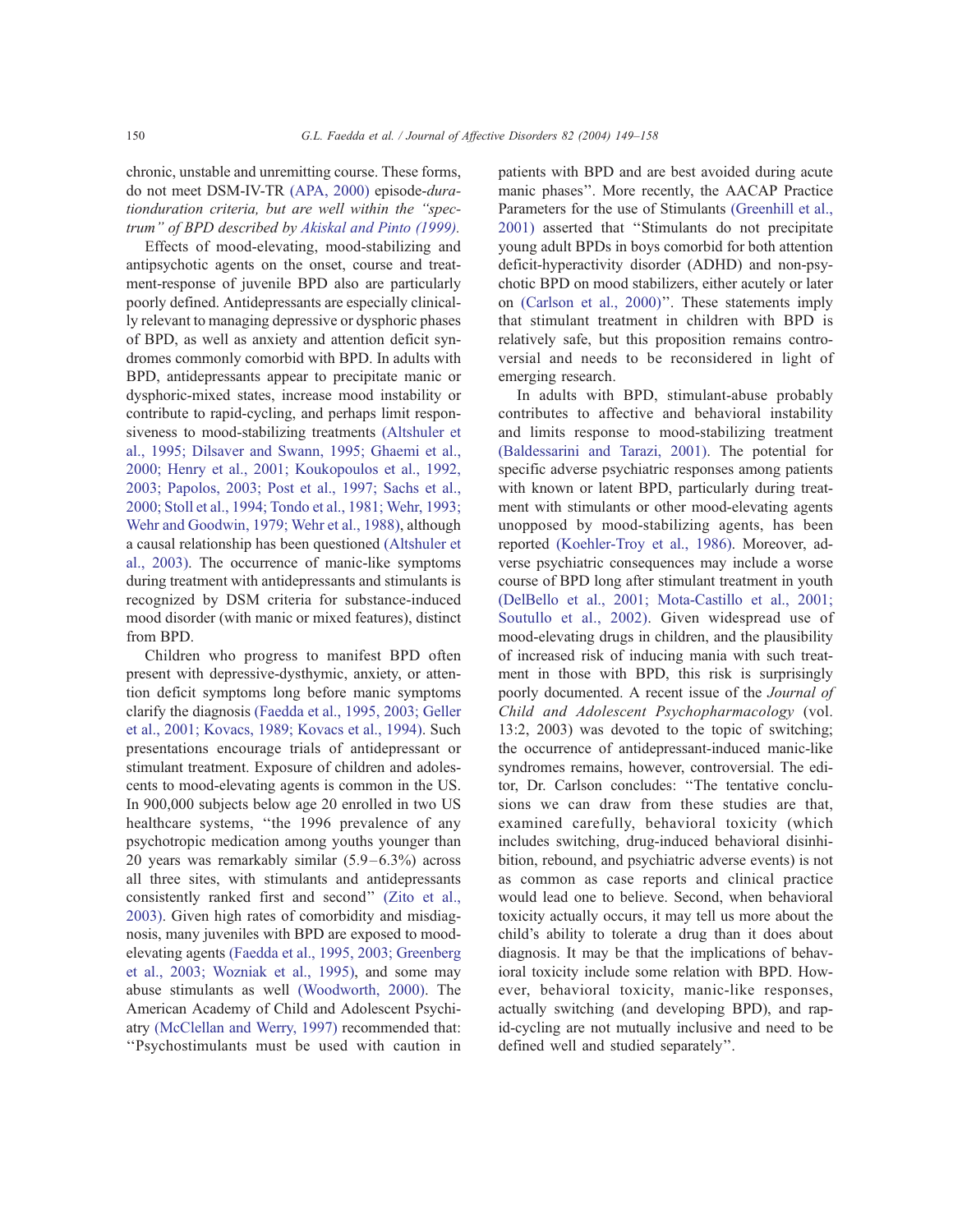Antidepressant-induced manic-like syndromes have also been reported in a few cases in children or adolescents exposed to either tricyclic (TCA) or serotonin reuptake inhibitor (SRI) antidepressants (Biederman et al., 1999, 2000; Briscoe et al., 1995; Faedda et al., 1995; Go et al., 1998; Venkataraman et al., 1992). In a recent chart review of 82 pediatric patients treated with an SSRI for depressive symptoms and/or obsessive–compulsive disorder (OCD), 7% experienced manic symptoms, and 9.7% became psychotic (Wilens et al., 2003). However, the risks of antidepressantinduced manic and mixed states, cycle acceleration or treatment resistance in pediatric cases of BPD remain poorly defined.

All antidepressants have been associated with such effects, though some may be more risky than others (Himmeloch et al., 1991; Peet, 1994). The US FDA (2003) recently issued a specific warning on potentially increased self-injury and suicidal impulses during treatment of juveniles with paroxetine. Such cases might well include children with unrecognized BPD. Mania-like symptoms in pediatric patients have been considered a manageable side effect of otherwise helpful antidepressant (Venkataraman et al., 1992) or stimulant treatment (Greevich et al., 2001), or as indicating serious BPD psychopathology (Akiskal and Pinto, 1999; Akiskal et al., 1985, 2003; Baldessarini, 2001; Carlson and Kelly, 1998; Faedda et al., 1995; Strober and Carlson, 1982). Such reactions have encouraged caution in the continued use of stimulants or antidepressants, unless combined with a mood-stabilizing agent and used in moderate doses (Akiskal et al., 1985, 2003; Faedda et al., 1995; Strober and Carlson, 1982).

Based on the preceding evidence of adverse psychiatric effects of mood-elevating agents in adults with BPD, and plausible bases for anticipating similar risks in children, we examined the records for: (a) evidence of treatment-emergent mania (TEM); (b) association with particular agents; (c) predictors of TEM. We also hypothesized that treatment of children with BPD with such drugs would: (1) precipitate or worsen manic symptoms, (2) induce psychotic symptoms (3) increase aggressive tendencies (suicidal or homicidal thoughts or acts), but (4) have limited effects on already relatively rapid mood-fluctuations or cycling. We examined associations of exposure to psychotropic agents in children diagnosed with BPD,

and their clinical responses to identify the prevalence, characteristics and predictors of psychiatrically adverse outcomes.

## 2. Methods

We reviewed the records of all children evaluated and diagnosed with BPD between April, 1998 and April, 2002 at the 'Lucio Bini' Mood Disorders Center in New York City. We used all available medical records and supplemental information provided by referring clinicians and family members, all as detailed elsewhere (Faedda et al., 2003) to estimate ages at: first psychiatric symptoms (affective or behavioral), first psychiatric intervention, first diagnosis of BPD, and family history of affective, psychotic, or substance use disorders. Current psychiatric diagnoses were based on DSM-IV-TR criteria, determined by extensive interviews of parents and examination of each patient by at least two experienced child-psychiatry research clinicians (GLF, IPG, NBA). Most cases were from the clinical practices of the authors.

In cases considered to represent new manic symptoms closely associated with treatment with a moodelevating agent, diagnoses of both BPD and organic mood disorder were given. For descriptive purposes the rate of symptomatic recurrence before and after treatment was recorded, and described as ultra–ultrarapid-cycling (UURC, >365 phases per year), ultrarapid-cycling (URC, 5–365 phases per year), rapidcycling (RC,  $\geq$  4 episodes or phases per year). A detailed record of all past treatment trials was constructed for each case, including medication type, dose, duration, benefits and adverse responses and their timing in days from initiation of treatment.

TEM was diagnosed if all four of the following criteria were met: (1) a disabling manic or mixed syndrome, with or without psychotic features, associated with use of a mood-elevating drug; (2) emergence within 30 days of either new administration or increased dosage of an antidepressant, stimulant, or both; (3)  $\geq$  4 of the following 13 symptoms rated as *newly* present or substantially worse: sleep disturbances 3.1 early or middle insomnia; 3.2 decreased sleep; major mood change 3.3 euphoria; 3.4 irritability; 3.5 anger; 3.6 lability; 3.7 anxiety; major behavioral change 3.8 hyperactive; 3.9 impulsive 3.10 hypersexual; 3.11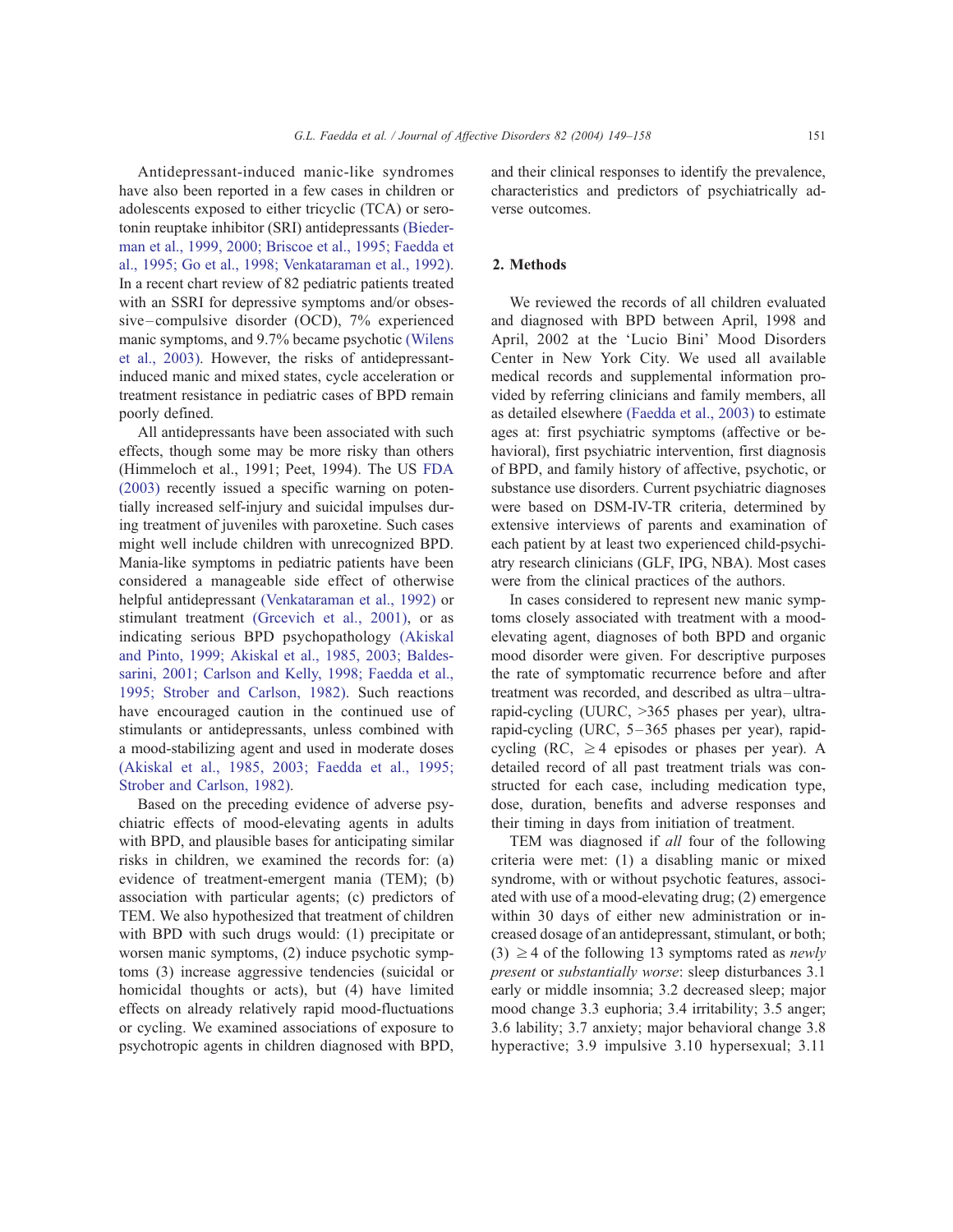Table 1

aggressive; 3.12 self-injurious behavior; 3.13 substantial change in speech (rapid, pressured, intrusive, loud, vulgar or abusive); (4) discontinuation of the suspected agent and/or additional treatment with antimanic drugs as clinically indicated.

These criteria ensured that transient mild side effects or a mild variation of mood or behavior would not be counted as TEM. Required simultaneous mood and sleep symptoms selected for syndromal changes (rather than a side effect or isolated symptom). Furthermore, disability and a clinical need to treat selected for the more serious cases of adverse reaction to these agents.

Records were rated for quality and completeness of information as: (0) minimal, (1) satisfactory, (2) substantial, and (3) extensive; only records with scores of  $\geq$  1 were included for study. Data analyses used  $SPSS^{\circledR}$  statistical software (version 11.0; Chicago, IL), including ANOVA methods (F) for continuous data (averages are mean  $\pm$  standard deviation [S.D.]), and contingency tables ( $\chi^2$ or Fisher exact-p) for categorical variables; statistical significance required twotailed  $P < 0.05$ . Stepwise logistic-regression was used to identify variables predictive of adverse outcomes, with their contributions rated as odds ratios (OR) with 95% confidence intervals (CI).

#### 3. Results

DSM-IV criteria for BPD were met by 82 children. Age at inclusion averaged  $10.6 \pm 3.6$  years (range, 3– 17 years; 73.2% were prepubertal) and clinical characteristics are detailed elsewhere (Faedda et al., 2003). Quality of records was rated at  $2.6 \pm 0.5$  (range, 2–3), indicating that extensive information was available. Age at first psychiatric symptoms averaged  $2.8 \pm 3.9$ years, with first treatment at  $6.8 \pm 3.6$  years. The *diagnosis* of BPD occurred at age  $9.6 \pm 3.6$  years (Table 1).

Prior to diagnosis of BPD, 93% of our patients received one or more of the following psychiatric diagnoses: attention deficit (59.8%), anxiety or obsessive–compulsive (39.1%), depressive (36.6%), or oppositional-defiant or conduct disorder (20.7%, Faedda et al., 2003).

At the initial evaluation over 50% had been diagnosed with mania, 40% with hypomania, and

| $\alpha$ characteristics of pediutric subjects with $\beta_1$ $\beta_2$ |                  |                   |                 |  |  |  |
|-------------------------------------------------------------------------|------------------|-------------------|-----------------|--|--|--|
| Measure                                                                 | Boys<br>$(N=54)$ | Girls<br>$(N=28)$ | All<br>$(N=82)$ |  |  |  |
| Age at first symptoms*                                                  | $3.2 \pm 3.5$    | $2.2 \pm 3.8$     | $2.8 \pm 3.9$   |  |  |  |
| Age at first treatment*                                                 | $6.6 \pm 3.4$    | $7.3 \pm 3.9$     | $6.8 \pm 3.6$   |  |  |  |
| Age at BPD diagnosis <sup>*</sup>                                       | $9.2 \pm 3.4$    | $10.4 \pm 3.7$    | $9.6 \pm 3.6$   |  |  |  |
| Age at clinic assessment*                                               | $10.1 \pm 3.5$   | $11.5 \pm 3.7$    | $10.6 \pm 3.6$  |  |  |  |
| <b>BPD</b> subtype                                                      |                  |                   |                 |  |  |  |
| Mania                                                                   | 57.4             | 39.2              | 52.4            |  |  |  |
| Hypomania                                                               | 37.0             | 46.4              | 40.2            |  |  |  |
| Cyclothymia                                                             | 3.7              | 14.3              | 7.3             |  |  |  |
| DSM duration<br>criteria met                                            | 51.8             | 53.5              | 52.4            |  |  |  |
| Comorbid diagnoses                                                      |                  |                   |                 |  |  |  |
| Psychosis                                                               | 31.4             | 32.1              | 31.7            |  |  |  |
| <b>OCD</b>                                                              | 29.6             | 21.3              | 26.8            |  |  |  |
| Anxiety                                                                 | 20.4             | 28.6              | 23.2            |  |  |  |
| LD                                                                      | 18.5             | 10.7              | 15.9            |  |  |  |
| <b>ADHD</b>                                                             | 13.0             | 7.1               | 11.0            |  |  |  |
| ODD/CD                                                                  | 7.4              | 10.7              | 8.5             |  |  |  |
| Eating                                                                  | 1.9              | 0.7               | 4.9             |  |  |  |
| Substance use                                                           | 1.9              | 7.1               | 3.7             |  |  |  |
|                                                                         |                  |                   |                 |  |  |  |

Characteristics of pediatric subjects with BPD

Data are % of all subjects with BPD, or mean  $\pm$  S.D. age (years). No sex difference was statistically significant ( $\chi^2$  or Fisher exact p). Abbreviations: ADHD, attention deficit-hyperactivity disorder; BPD, bipolar disorder; CD, conduct disorder; DSM, DSM-IV; LD, learning disability; OCD, obsessive– compulsive disorder; ODD, oppositional-defiant disorder.

\*See Section 2.

7% with cyclothymia, but only 52% met DSM-IV duration criteria for a manic or hypomanic episode. Comorbid diagnoses included psychosis (31.7%), OCD (26.8%), other anxiety disorders (23.2%), learning disabilities (15.9%), ADHD (11%) and oppositional-defiant or conduct disorder (8.5%, Faedda et al., 2003).

Of the 82 BPD patients, 84% had been exposed to at least one trial of a psychotropic drug and 69.5% received a mood-elevating agent. Only 29% had no known exposure to a mood-elevating agent and 16% was never exposed to a psychotropic agent. Of the 57 patients treated with a mood-elevating agent, 28% had been given at least an antidepressant but no stimulant, 18% had been given stimulants but no antidepressants, and 23% were exposed to both. Several of the 82 BPD patients, were exposed to multiple agents, including mood-stabilizing agents, atypical antipsychotics, and others.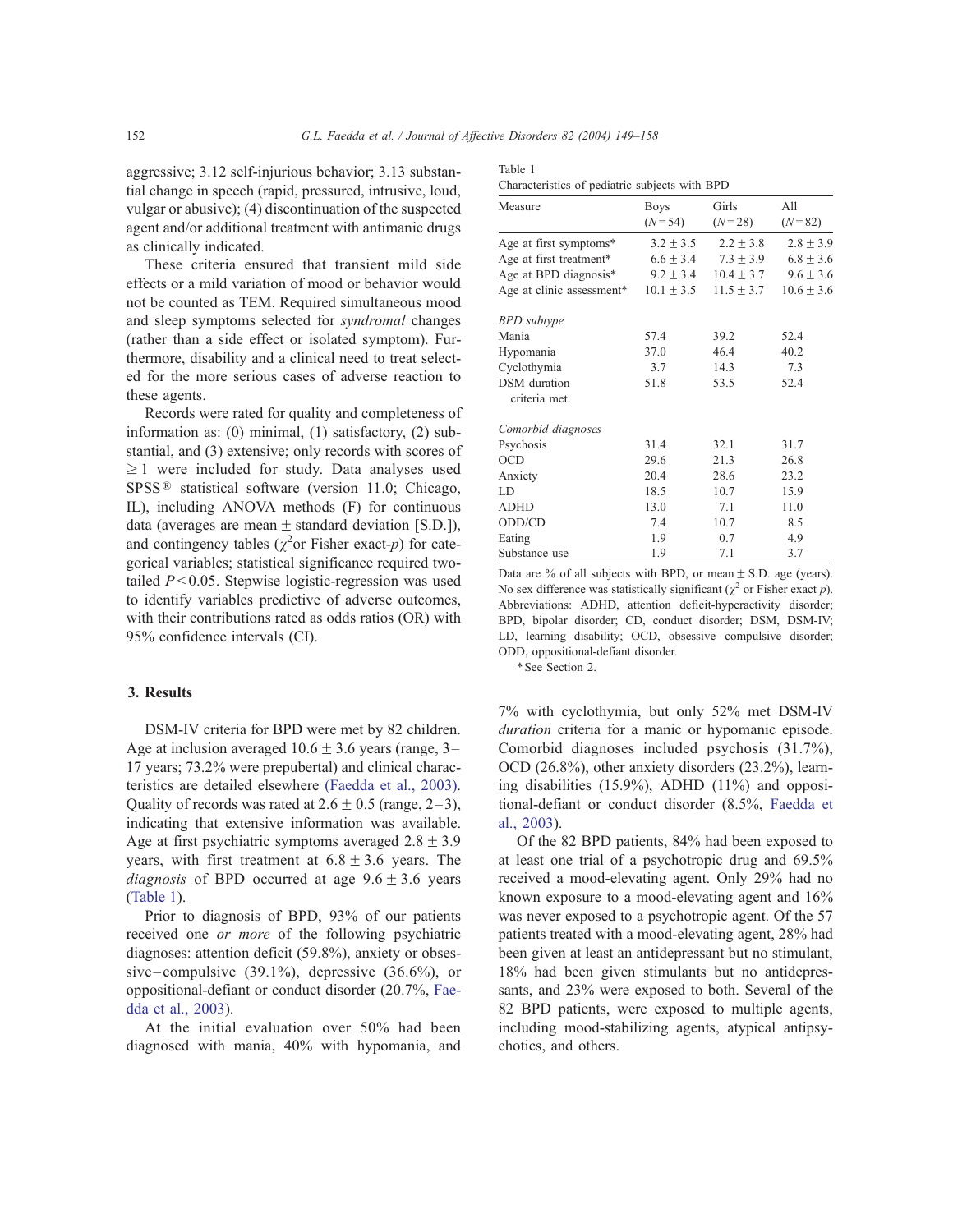Table 3

Operationally-defined TEM was diagnosed in 35 of 69 patients exposed to any psychoactive agent (50.7% risk). In 33 of these 35 cases, (58% of 57 children exposed, Table 2) TEM was associated with use of an antidepressant (75.7%), or a stimulant (24.2%; Table 3). One case was associated with carbamazepine treatment, and a corticosteroid was implicated in another. No other TEM was associated with mood stabilizers, antipsychotic, or other psychotropic agents. In our analysis of TEM symptoms we refer to all the 35 events observed, as there was no difference between events by causative agent. Among the 33 instances of TEM associated with antidepressants and stimulants, 10 involved new manic or mixed syndromes, and 23 were acute exacerbations of a previously diagnosable BPD. In 14 children, BPD was first diagnosed following TEM in 14 children.

Initial symptoms of emerging mania included marked mood change (100% of cases; especially

Table 2 Incidence (%) of TEM symptoms in children with BPD

| Symptoms                     | <b>Boys</b> | Girls    | All cases |  |
|------------------------------|-------------|----------|-----------|--|
|                              | $(N=20)$    | $(N=15)$ | $(N=35)$  |  |
| Major mood change            | 100.0       | 100.0    | 100.0     |  |
| <b>Lability</b>              | 100.0       | 100.0    | 100.0     |  |
| <b>Irritability</b>          | 95.0        | 100.0    | 97.1      |  |
| Anger                        | 80.0        | 100.0    | 88.6      |  |
| <b>Anxiety</b>               | 50.0        | 60.0     | 54.3      |  |
| Euphoria                     | 50.0        | 40.0     | 45.7      |  |
| Major behavioral change      | 100.0       | 100.0    | 100.0     |  |
| <b>Hyperactive</b>           | 100.0       | 80.0     | 91.4      |  |
| <b>Impulsive</b>             | 85.0        | 73.3     | 91.4      |  |
| Aggressive                   | 75.0        | 80.0     | 77.1      |  |
| Change in speech pattern     | 50.0        | 33.3     | 42.8      |  |
| Hypersexual                  | 30.0        | 13.3     | 22.8      |  |
| Self-injurious behavior      | 20.0        | 20.0     | 20.0      |  |
| Suicidal ideation            | 10.0        | 20.0     | 14.3      |  |
| New psychosis                | 20.0        | 0.0      | 11.4      |  |
| Suicide attempts             | 5.0         | 6.7      | 5.7       |  |
| Homicidal ideation           | 10.0        | 0.0      | 5.7       |  |
| <b>Sleep disturbances</b>    | 85.0        | 86.6     | 85.7      |  |
| Early/middle insomnia        | 65.0        | 73.3     | 68.6      |  |
| Decreased sleep              | 20.0        | 13.3     | 17.1      |  |
| <b>Intervention required</b> | 100.0       | 100.0    | 100.0     |  |
| <b>Agent discontinued</b>    | 95.0        | 93.3     | 94.3      |  |
| Antimanic treatment          | 80.0        | 86.7     | 82.8      |  |
| Hospitalized                 | 15.0        | 6.7      | 11.4      |  |

All cases met a priori criteria for TEM, associated with treatment with a mood-elevating agent. Some categories overlap and new mania includes psychotic episodes.

| $10010 \nu$                 |  |  |  |  |                                                             |
|-----------------------------|--|--|--|--|-------------------------------------------------------------|
|                             |  |  |  |  | Incidence (%) of TEM in children with BPD by mood-elevating |
| agent, and latency to event |  |  |  |  |                                                             |

| <b>Boys</b>                                                   | Girls          | All cases              |  |  |  |  |
|---------------------------------------------------------------|----------------|------------------------|--|--|--|--|
| 45.0 (18/40)                                                  | 88.2 (15/17)   | 57.9 (33/57)           |  |  |  |  |
| 35.0(14/40)                                                   | 64.7(11/17)    | 43.8 $(25/57)^{\circ}$ |  |  |  |  |
| 42.8(12/28)                                                   | 63.6(7/11)     | 48.7(19/39)            |  |  |  |  |
| 0.0(0/3)                                                      | $100~(2/2)^d$  | 40.0 $(2/5)$           |  |  |  |  |
| 22.2(2/9)                                                     | 50.0(2/4)      | 30.7(4/13)             |  |  |  |  |
|                                                               |                |                        |  |  |  |  |
| 11.4(4/35)                                                    | 40.0(4/10)     | 17.8 $(8/45)^{\circ}$  |  |  |  |  |
| 15.0(3/20)                                                    | 37.5(3/8)      | 21.4(6/28)             |  |  |  |  |
| 10.0(1/10)                                                    | 50.0(1/2)      | 16.7(2/12)             |  |  |  |  |
| 6.3 $(1/16)^f$                                                | 0.0(0/5)       | 4.8 $(1/21)$           |  |  |  |  |
|                                                               |                |                        |  |  |  |  |
| Days from start of mood-elevating treatment to onset of mania |                |                        |  |  |  |  |
| $10.5 + 8.0$                                                  | $14.9 \pm 0.0$ | $12.5 \pm 7.4$         |  |  |  |  |
| $8.5(1-28)$                                                   | $14.0(7-30)$   | $14.0(1-30)$           |  |  |  |  |
|                                                               |                |                        |  |  |  |  |

Percentages (and proportions) of pediatric BPD patients exposed to mood-elevating agents, who developed TEM.<br><sup>a</sup> Girls>boys ( $\chi^2$ [1 df] = 9.15, *P* = 0.0025).

<sup>a</sup> Girls>boys ( $\chi^2[1 \text{ df}]=9.15$ ,  $P=0.0025$ ).<br><sup>b</sup> For antidepressants: girls>boys ( $\chi^2[1 \text{ df}]$ 

<sup>o</sup> For antidepressants: girls>boys ( $\chi^2[1 \text{ df}]=4.28$ ,  $P=0.039$ ).<br>
<sup>d</sup> Both cases also received a SRI.<br>
<sup>e</sup> For stimulants: girls>boys (Fisher exact  $P=0.059$ ).<br>
f SRI + methylphenidate.

irritability or anger), sleep disturbances (86%), increased activity (restlessness, agitation; 91%), impulsive or aggressive behavior. Hypersexuality and pressure-of-speech were common, and self-injury (20%), suicidal ideation (14%) and suicidal acts (6%) also were noted (Table 2). These symptoms resolved rapidly (typically within 2 weeks) when the suspect mood-elevating agent was discontinued, supporting the conclusion that these outcomes were treatment-related. Mood-elevating medication was stopped in 94% of cases. Symptoms of TEM were severe enough to warrant additional treatment with mood-stabilizing or antipsychotic agents in 83% of cases. New onset of psychosis (12%) or homicidal ideation (6%) contributed to hospitalization of four patients (12%); in three other cases hospitalization was refused, suggesting that inpatient treatment may be needed in at least 20% (7/33) of children with BPD with TEM.

The agents most often associated with TEM were SRI antidepressants (60.6% of cases), followed by atypical antidepressants (bupropion or trazodone, 9.1%), and then TCAs (6.1%). However, this ranking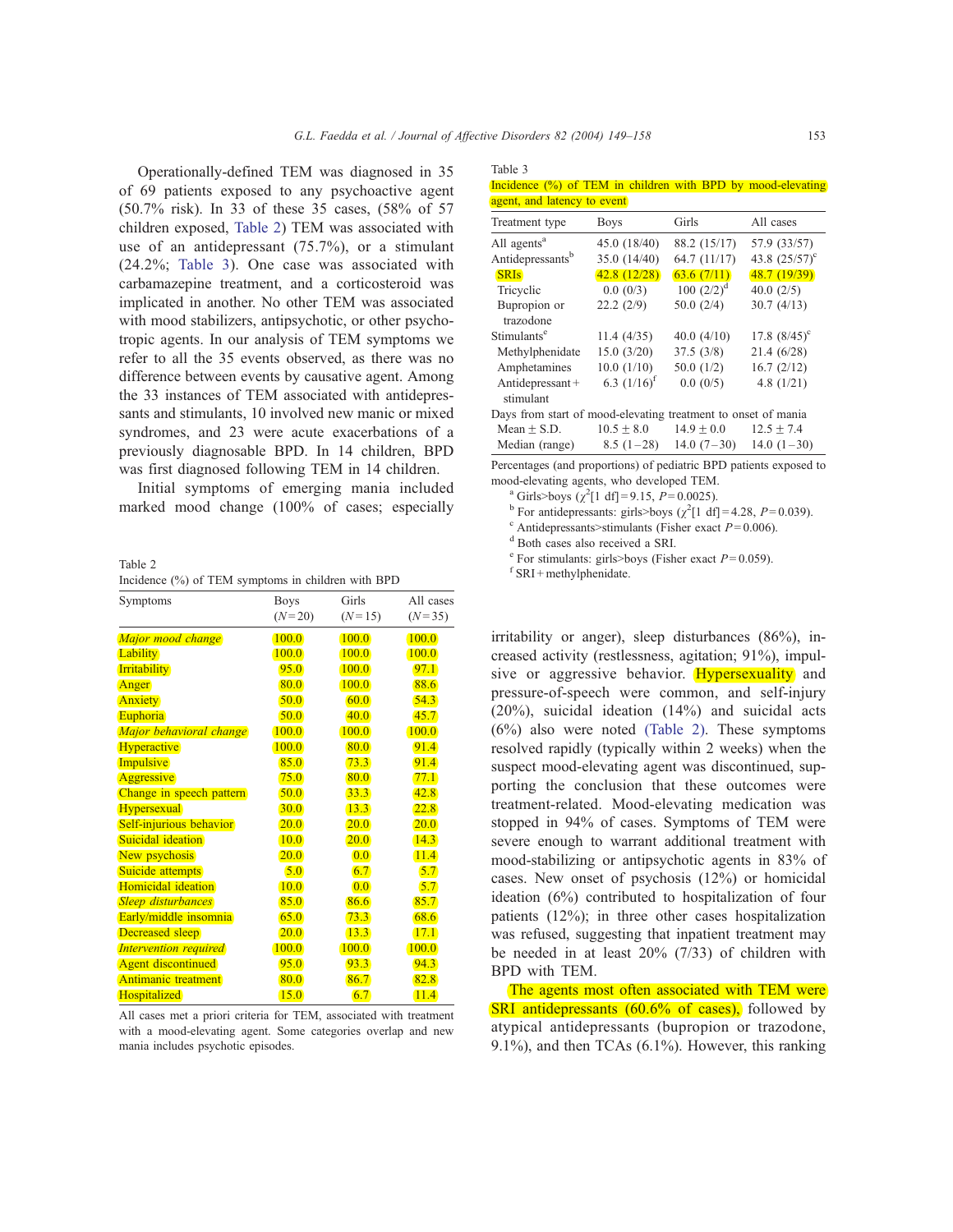reflects relative exposure rates and not agent-specific risk. More appropriately, proportions of patients with TEM, among those exposed to specific types of agents, ranked: SRIs (48.7%), TCAs (40.0%), other antidepressants (30.7%), methylphenidate (21.4%), or amphetamines (16.7%). Risk of TEM in children exposed to a mood-elevating agent was twice-greater among girls than boys (88.2% vs. 45.0%;  $\chi^2[1]$  $df$  = 9.15,  $P = 0.0025$ ), and this sex difference tended to be sustained with both antidepressants and stimulants (Table 3). Overall, the latency from onset of TEM averaged  $12.5 \pm 7.4$  days, with a median of 14 days (Table 3).

We also contrasted juvenile BPD patients exposed to a mood-elevating treatment who did  $(N=33)$  or did not  $(N=24)$  develop TEM or new psychosis. Those who reacted adversely in this way were younger (6.16  $\pm$  2.8 vs. 7.89  $\pm$  4 years; F[1; 56 df] = 6.51, P = 0.013). In addition, early symptoms, including *sleep distur*bances, inattention and separation anxiety, all tended to be more frequent among drug-exposed patients who later developed TEM (data not shown).

Assessment of possibly increased cycling rates among the drug-exposed patients was confounded by high prevalence of rapid-cycling, and short exposures to mood-elevating agents. Overall, 85% of the sample experienced  $\geq$  4 episodes or major shifts in mood during a 1-year period, and most of these (75%) followed URC or UURC courses, without differing significantly by sex, exposure to moodelevating agents, or occurrence of TEM (data not shown). Moreover, emergence of TEM on exposure to mood-elevating agents usually led to prompt termination of the exposure, precluding assessment of long-term effects of mood-elevating agents on coursepatterns. Nine additional patients experienced exacerbations of manic symptoms that were relatively mild or emerged >30 days after starting an antidepressant or stimulant.

Stepwise multivariate logistic-regression supported a risk-model with three variables, in the following order of estimated risk for TEM: (1) severe early-onset anxiety before drug-exposure  $(OR = 8.8)$  [95% CI:  $1.1-69.2$ ]); (2) exposure to a mood-elevating drug  $(OR = 7.0$  [CI: 1.3–8.3]); and (3) female sex (OR  $= 5.2$  [CI: 1.2–22.8]). Overall, this model is accurately in predicting TEM was highly significantly  $(\chi^2)$  $df$  = 15.9,  $P < 0.0001$ ). Risk of TEM was not associated with family-history, adoption or educational status, age-at-onset, or current age (data not shown).

## 4. Discussion

## 4.1. Exposure to mood-elevating agents

This retrospective clinical study of 82 children diagnosed with BPD found that 70% were treated with a mood-elevating agent, most often an antidepressant. This high rate of exposure to mood-elevating agents in children with BPD is consistent with the symptomatically complex and diagnostically confusing presentation of this illness in children (Faedda et al., 1995; Faedda et al., 2003; Geller et al., 1995; Geller et al., 2001; Papolos and Papolos, 2002; Wozniak et al., 1995). Most subjects (90.2%) were initially diagnosed with an attentional, conduct, depressive, or anxiety disorder before BPD (bipolar I, II, or cyclothymia) was recognized. Diagnosis of BPD was delayed for 2.8 years from initial psychiatric assessments (age 6.8 years), and almost 7 years from the onset of the first symptoms; indeed, a diagnosis of BPD was made only after appearance of TEM in 17.1% of the cases (Table 1). This experience is consistent with high, and possibly excessive, rates of utilization of antidepressants, stimulants, and other psychotropic agents in contemporary pediatric and child psychiatric clinical practice (Zito et al., 2003), and illicit abuse of stimulants in particular, by juveniles (Soutullo et al., 2002; Woodworth, 2000). Similarly high rates of exposure to antidepressants (69%, Papolos et al., 2003) and stimulants (63%, Greenberg et al., 2003) in children suffering with BPD have been reported. These data are consistent with our findings, and support the observation that mood-elevating agents are commonly used in this population.

## 4.2. Risk of TEM

An alarmingly high proportion (58%) of children with BPD, when exposed to a mood-elevating agent, experienced operationally-defined TEM. A much higher risk with antidepressants (76%) than stimulants (24%) was observed. These rates are remarkably consistent with other new findings of increased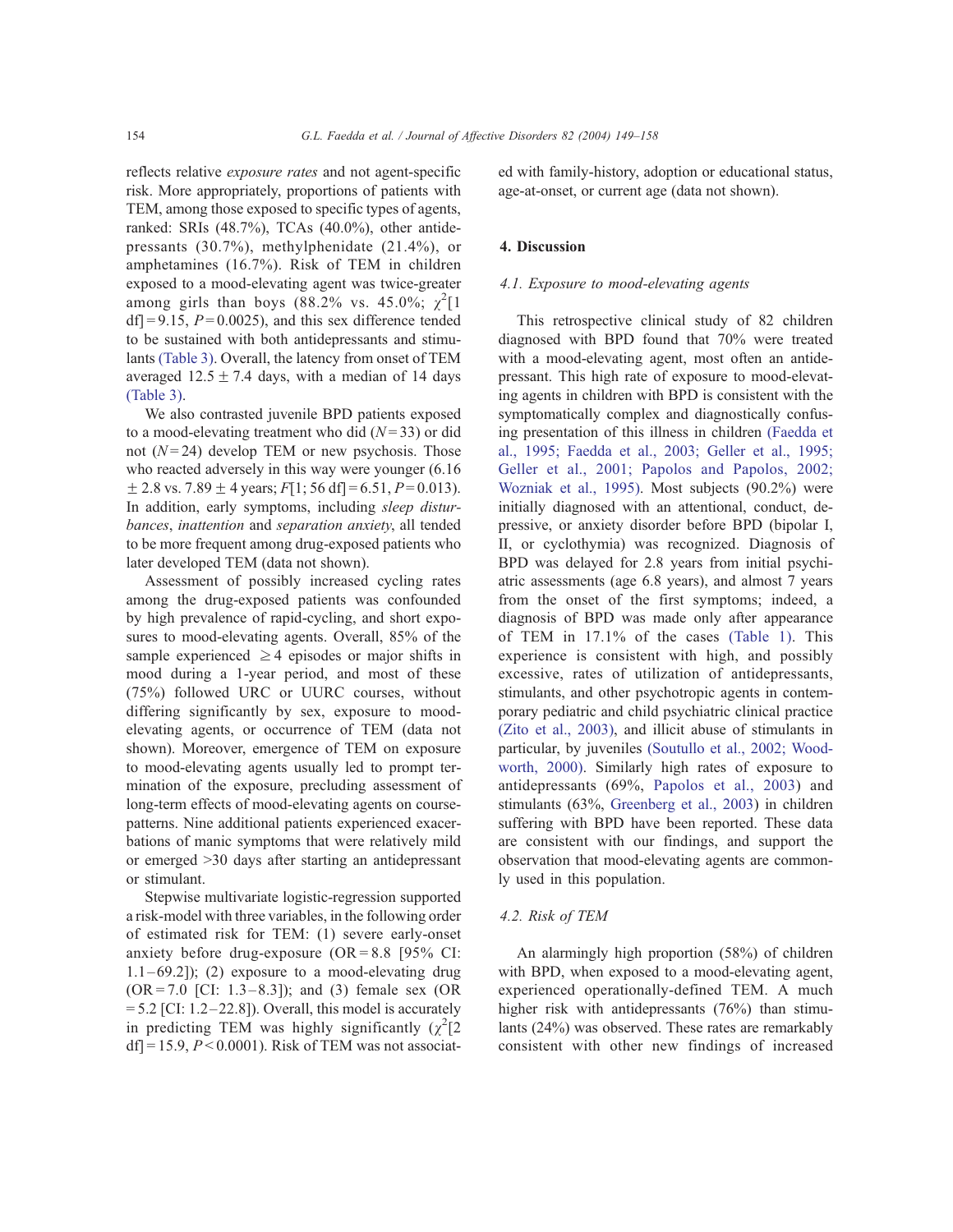affective morbidity in BPD cases following exposure to antidepressants (75%, Papolos et al., 2003), or to stimulants (37%, Greenberg et al., 2003). Median latency from initiation of the suspected drug treatment and onset of symptoms of TEM was 14 days. Most cases resolved rapidly with discontinuation of the suspected agent, and/or adding mood-stabilizing treatment. Of the present cases, 8 (24%) experienced a second episode of TEM when exposed to another mood-elevating agent (not included in the present analyses).

Wilens et al. (2003) found a 22.0% incidence of "psychiatric adverse events" among 82 juveniles exposed to an SRI for depression or OCD, and a median onset after 91 days of treatment. Carlson and Mick (2003) found mood-elevating drug-associated ''behavioral disinhibition'' in 7.5% of 263 pediatric inpatients, particularly on exposure to an SRI. These findings are hard to compare to the present study based on syndromal criteria used and a cohort with BPD, but we also found a strong association of TEM with use of either SRI or TCA antidepressants more than with stimulants. This association may reflect intrinsic pharmacodynamic risk-differences between antidepressants and stimulants (such as effects on serotonin or norepinephrine versus dopamine neurotransmission). Alternatively there may be clinically important differences in vulnerability to TEM between children with BPD and comorbid anxiety or depressive illnesses versus attentional dysfunctions.

#### 4.3. Cycling and switch rates

High rates of rapid-cycling in this pediatric BPD sample were expected (Geller et al., 1995, 2001, Papolos et al., 2003), and found (85%). Spontaneous rapid-cycling, and early discontinuation of moodelevating agents following TEM precluded assessment of potential increases in cycling-rates with sustained exposure to a mood-elevating agent, as has been observed in adults with slower-cycling BPD exposed to antidepressants (Ghaemi et al., 2000; Henry et al., 2001; Koukopoulos et al., 1992; Papolos et al., 1998; Tondo et al., 1981). Although we did not score new ultradian mood shifts, such a response has been observed in BPD children exposed to antidepressants or stimulants (Greenberg et al., 2003; Papolos et al., 2003).

Currently, official international diagnostic systems of ICD-10 (WHO, 1992) and DSM-IV (APA, 2000) require that TEM be classified as a ''substance-induced'' mood disorder, and not a manifestation of primary BPD. Nevertheless, the present cases of TEM in children were very similar to spontaneous episodes of BPD in symptomatic presentation, illness-course, family-history, and treatment-response. Furthermore, 83% of the pediatric BPD cases reported were diagnosed as such before the occurrence of TEM. Mania emerging with mood-elevating treatments in adults may be somewhat milder, but otherwise very similar to mania arising spontaneously in primary BPD (Akiskal et al., 2003; Stoll et al., 1994). For the 17% of the present cases in whom TEM led to a diagnosis of BPD, we found premorbid features consistent with early-onset BPD. In all cases continued treatment with mood stabilizers was needed and beneficial. TEM was more likely among children diagnosed with BPD type I  $(52\%)$  or type II  $(40\%)$ , than those diagnosed with cyclothymia (7%; Table 1). The occurrence of TEM among all BPD subtypes suggests a degree of vulnerability for TEM even in BPD children without a past history of mania.

Our findings are subject to several sources of bias or artifact potentially relevant to the hypothesis that new or worsening manic symptoms (TEM) were causally linked to treatment with a mood-elevating agent. These include referral, assessment, and reporting biases. In particular, cases referred to specialists in the diagnosis and treatment of pediatric mood disorders are likely to over-represent cases of primary BPD compared to broader clinical samples. Such referrals might also bias toward more severe or highly psychiatrically comorbid cases, that may add to risk of the adverse outcomes encountered (Carlson and Mick, 2003). However, such bias is less likely to distort relative risks with particular treatments, such as the observed excess with antidepressants over stimulants. Also, the high prevalence of apparently spontaneous rapid-cycling in childhood BPD complicates the distinction between drug-associated versus spontaneous mood-switching in children. It is possible that all of the observed TEM events could have occurred spontaneously, and were only coincidental to mood-elevating treatment. However, this view does not account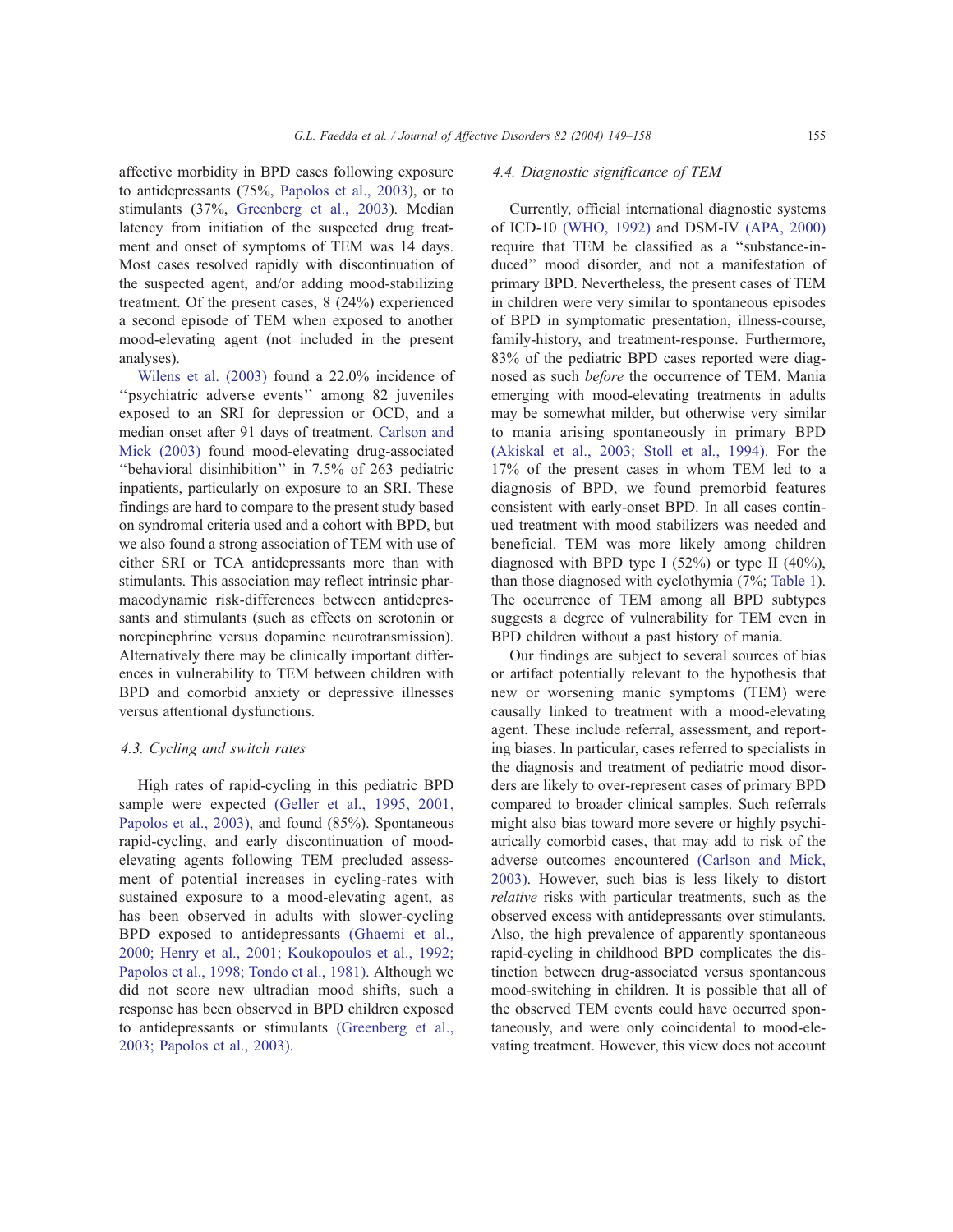for the rapid improvement of TEM symptoms after discontinuing the suspect agent. Also, in several cases, re-challenge with a mood-elevating agent again resulted in rapidly emerging TEM.

It is also possible that the information on which this study was based was unreliable. In most cases, extensive information was provided by parents or guardians as well as other mental health professionals who had known the patients before referral to our Center. Moreover, given the typical caution used in medicating children, it is not surprising if details of past treatment trials were well documented, including side effects and adverse responses. Most TEM events reported were unexpected, dramatically disruptive, and memorable to family members and clinicians. The reported findings support the clinically prudent, if tentative, proposal that most TEM events were not merely spontaneous or coincidental, but instead, druginduced phases or an exacerbation of mania in patients at high risk of developing mania.

### 5. Conclusions

Treatment with mood-elevating agents in children diagnosed with BPD led to new manic, and often psychotic or aggressive, behavioral changes in half of cases exposed and almost half of those given an antidepressant, but not selectively by drug type. Risk of such responses was nearly twice as high in girls as in boys, and was predicted by exposure to a moodelevating agent and by early-onset anxiety symptoms. The median latency was 14 days, and recovery usually followed shortly after discontinuing antidepressants or stimulants, or adding an antimanic agent.

These findings strongly support our conclusion that additional assessments of the safety and efficacy of antidepressants and stimulants in children with probable, and relatively broadly defined BPD (even without meeting strict DSM-IV duration criteria) are urgently required. Prospective studies involving blinded, randomized assignment to an antidepressant or stimulant versus a placebo in children at risk for BPD would be desirable to test a possible causal relationship between new mood-elevating treatment and TEM. However, such studies would be ethically questionable, given the potential dangers involved. Plausible alternative study designs include prospec-

tive comparisons of the course of illness and outcome in children (exposed to antidepressants) with versus without TEM responses, or comparing risk of TEM among children diagnosed with BPD who are treated with a mood-stabilizer plus placebo versus moodstabilizer plus an antidepressant.

Pending results of further scientific investigation, and review of databases on past use of mood-elevating agents in pediatric samples, we recommend extra caution in the use of antidepressants, stimulants, and steroids for children or adolescents diagnosed with or at risk for BPD, including syndromes not meeting full criteria for DSM-IV adult mania. Use of such drugs should be especially carefully weighed, and patients closely monitored, given: (1) familial predisposition for recurrent mood disorders; (2) early onset of anxiety and mood symptoms, and (3) other clinical features (such as prominent or rapid mood-fluctuations, psychomotor-retarded depression, or depression with psychotic features) consistent with BPD.

#### Acknowledgments

Supported in part by awards from the Bruce J. Anderson Foundation and the McLean Private Donors Neuropsychopharmacology Research Fund (to R.J.B.). Preliminary results of this study were presented at the Fifth International Conference on Bipolar Disorder, Pittsburgh, PA, June 2003 (Faedda et al., 2003).

#### References

- Akiskal, H.S., Pinto, O., 1999. The evolving bipolar spectrum: prototypes I, II, III, and IV. Psychiatr. Clin. North Am. 22,  $517 - 534.$
- Akiskal, H.S., Downs, J., Jordan, P., Watson, S., Daugherty, D., Pruitt, D.B., 1985. Affective disorders in referred children and younger siblings of manic-depressives: mode of onset and prospective course. Arch. Gen. Psychiatry 42, 996–1003.
- Akiskal, H.S., Hantouche, E.G., Allilaire, J.F., Sechter, D., Bourgeois, M.L., Azorin, J.M., Chatenet-Duchene, L., Lancrenon, S., 2003. Validating antidepressant-associated hypomania (bipolar III): systematic comparison with spontaneous hypomania (bipolar II). J. Affect. Disord. 73, 65– 74.
- Altshuler, L., Post, R., Leverich, G., Mikalauskas, K., Rosoff, A., Ackerman, L., 1995. Antidepressant-induced mania and cycle acceleration: a controversy revisited. Am. J. Psychiatry 152, 1130–1138.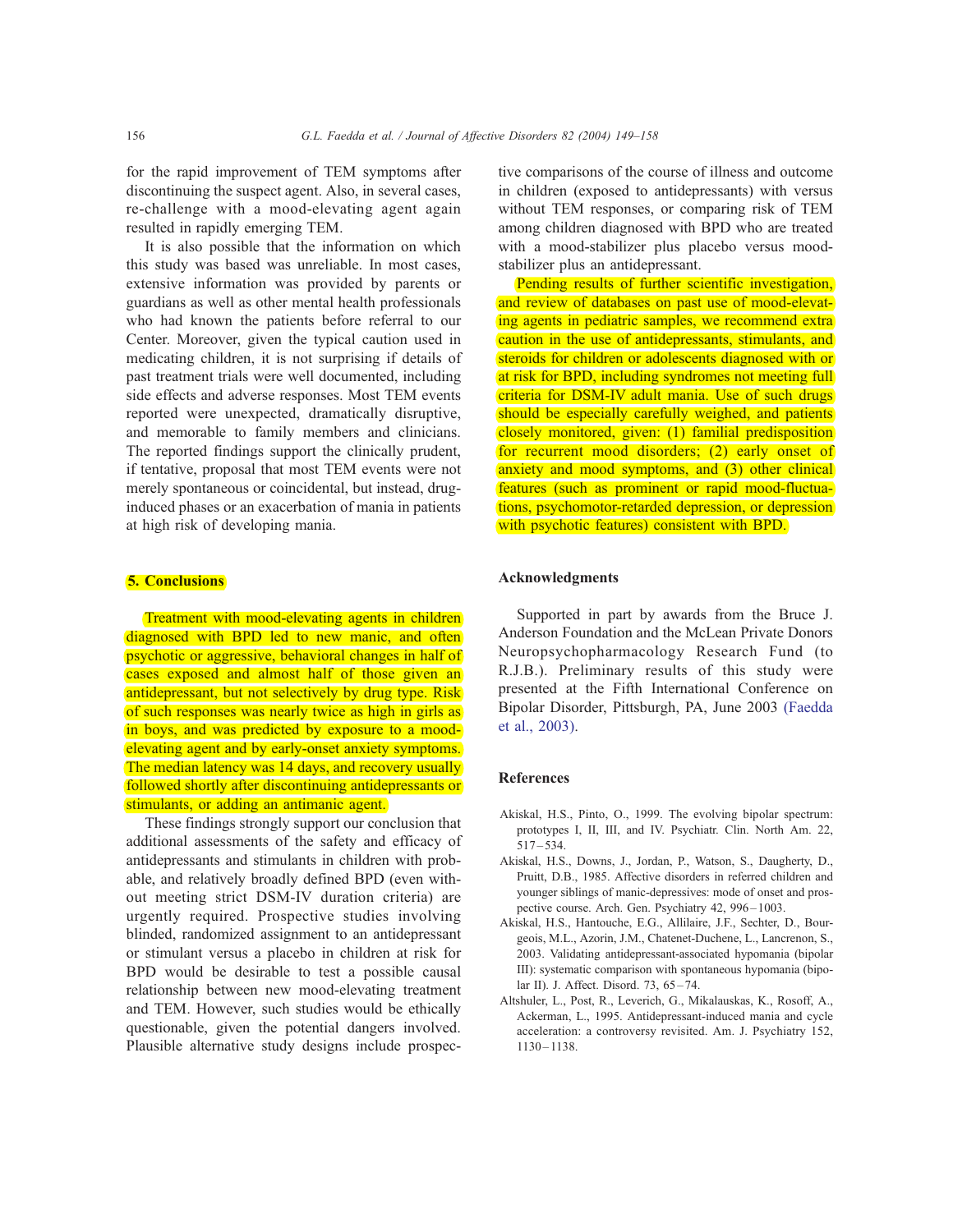- Altshuler, L., Suppes, T., Black, D., Nolen, W.A., Keck Jr., P.E., Frye, M.A., McElroy, S., Kupka, R., Grunze, H., Walden, J., Leverich, G., Denicoff, Luckenbaugh, D., Post, R. 2003. Impact of antidepressant discontinuation after acute bipolar depression remission on rates of depressive relapse at 1-year follow-up. Am. J. Psychiatry 160, 1252– 1262.
- American Psychiatric Association (APA) Committee on Nomenclature and Statistics, 2000. Diagnostic and Statistic Manual of Mental Disorders, Fourth edition American Psychiatric Press, Washington, DC, p. 2000. Text Revision.
- Baldessarini, R.J., 2001. Drugs and the treatment of psychiatric disorders: antidepressant and antianxiety agents. In: Hardman, J.G., Limbird, L.E., Gilman, A.G. (Eds.), Goodman and Gilman's The Pharmacological Basis of Therapeutics, tenth edition McGraw-Hill Press, New York, pp. 447–484. Chapter 19.
- Baldessarini, R.J., Tarazi, F.I., 2001. Drugs and the treatment of psychiatric disorders: antipsychotic and antimanic agents. In: Hardman, J.G., Limbird, L.E., Gilman, A.G. (Eds.), Goodman and Gilman's The Pharmacological Basis of Therapeutics, tenth edition McGraw-Hill Press, New York, pp. 485–520. Chapter 20.
- Biederman, J., Mick, E., Prince, J., Bostic, J.Q., Wilens, T.E., Spencer, T., Wozniak, J., Faraone, S.V., 1999. Systematic chart review of the pharmacologic treatment of comorbid attention deficit hyperactivity disorder in youth with bipolar disorder. J. Child Adolesc. Psychopharmacol. 9, 247-256.
- Biederman, J., Mick, E., Spencer, T.J., Wilens, T.E., Faraone, S.V., 2000. Therapeutic dilemmas in the pharmacotherapy of bipolar depression in the young. J. Child Adolesc. Psychopharmacol. 10, 185–192.
- Briscoe, J.J., Harrington, R.C., Prendergast, M., 1995. Development of mania in close association with tricyclic antidepressant treatment in children: a report of two cases. Eur. J. Child Adolesc. Psychiatry 4, 280–283.
- Carlson, G.A., Kelly, K.L., 1998. Manic symptoms in psychiatrically hospitalized children: what do they mean? J. Affect. Disord. 51, 123–135.
- Carlson, G.A., Mick, E., 2003. Drug-induced disinhibition in psychiatrically hospitalized children. J. Child Adolesc. Psychopharmacol. 13, 153– 163.
- Carlson, G.A., Loney, J., Salisbury, H., Kramer, J.R., Arthur, C., 2000. Stimulant treatment in young boys with symptoms suggesting childhood mania: a report from a longitudinal study. J. Child Adolesc. Psychopharmacol. 10 (3), 175– 184.
- DelBello, M.P., Soutullo, C.A., Hendricks, W., Niemeier, R.T., McElroy, S.L., Strakowski, S.M., 2001. Prior stimulant treatment in adolescents with bipolar disorder: association with age-at-onset. Bipolar Disord. 3, 53–57.
- Dilsaver, S.C., Swann, A.C., 1995. Mixed mania: apparent induction by tricyclic antidepressant in five consecutively treated patients with bipolar depression. Biol. Psychiatry 1, 37-60-62.
- Faedda, G.L., Baldessarini, R.J., Suppes, T., Tondo, L., Becker, I., Lipschitz, D.S., 1995. Pediatric-onset bipolar disorder: a neglected clinical and public health problem. Harv. Rev. Psychiatry 3, 171– 195.
- Faedda, G.L., Glovinsky, I.P., Austin, N.B., Aristitzabal, N., Bal-

dessarini, R.J., 2003. Phenomenology and course of pediatric bipolar disorder (Abstract 60). Bipolar Disord. 5 (Suppl. 1), 46.

- Food and Drug Administration of the United States (FDA), June 19, 2003 statement (accessed 6/26/03: http://www.fda.gov/bbs/ topics/ANSWERS/2003/ANS01230.html).
- Geller, B., Sun, K., Zimerman, B., Luby, J., Frazier, J., Williams, M., 1995. Complex and rapid cycling in bipolar children and adolescents: preliminary study. J. Affect. Disord. 34, 259-268.
- Geller, B., Zimerman, B., Williams, M., Bolhofner, K., Craney, J.L., 2001. Bipolar disorder at prospective follow-up of adults who had prepubertal major depressive disorder. Am. J. Psychiatry 158, 125– 127.
- Ghaemi, S.N., Boiman, E.E., Goodwin, F.K., 2000. Diagnosing bipolar disorder and the effect of antidepressants: a naturalistic study. J. Clin. Psychiatry 61, 804– 808.
- Go, F.S., Malley, E.E., Birmaher, B., Rosenberg, D.R., 1998. Manic behaviors associated with fluoxetine in three 12- to 18-year-olds with obsessive–compulsive disorder. J. Child Adolesc. Psychopharmacol. 8, 73–80.
- Grcevich, S., Rowane, W.A., Marcellino, B., Sullivan-Hurst, S., 2001. Retrospective comparison of adderall and methylphenidate in the treatment of attention deficit hyperactivity disorder. J. Child Adolesc. Psychopharmacol. 11, 35-41.
- Greenberg, R., Papolos, D.F., Tresker, S., 2003. Psychostimulant-Induced Adverse Effects in Juvenile-onset Bipolar Disorder. Presented at Fifth International Conference on Bipolar Disorder, Pittsburgh, PA, USA.
- Greenhill, L.L., Pliszka, S., Dulcan, M.K., 2001. Practice parameters for the use of stimulant medications in the treatment of children, adolescents, and adults. J. Am. Acad. Child Adolesc. Psychiatry 41 (S), 26-49.
- Henry, C., Sorbara, F., Lacoste, J., Gindre, C., Leboyer, M., 2001. Antidepressant-induced mania in bipolar patients: identification of risk factors. J. Clin. Psychiatry 62, 249–255.
- Koehler-Troy, C., Strober, M., Malenbaum, R., 1986. Methylphenidate-induced mania in a prepubertal child. J. Clin. Psychiatry 47, 566– 567.
- Koukopoulos, A., Faedda, G.L., Proietti, R., D'Amico, S., De Pisa, E., Simonetto, C., 1992. Un Syndrome depressif Mixte. L'Encephale 18, 19–21.
- Koukopoulos, A., Sani, G., Koukopoulos, A.E., Minnai, G.P., Girardi, P., Pani, L., Albert, M.J., Reginaldi, D., 2003. Duration and stability of the rapid-cycling course: a long-term personal follow-up of 109 patients. J. Affect. Disord. 73, 75–85.
- Kovacs, M., 1989. Affective disorders in children and adolescents. Am. Psychologist 44, 209-215.
- Kovacs, M., Akiskal, H.S., Gatsonis, C., Parrone, P.L., 1994. Childhood-onset dysthymic disorder: clinical features and prospective naturalistic outcome. Arch. Gen. Psychiatry 51, 365-374.
- McClellan, J., Werry, J., 1997. Practice parameters for the assessment and treatment of children and adolescents with bipolar disorder. American Academy of Child and Adolescent Psychiatry. J. Am. Acad. Child Adolesc. Psychiatry 36  $(5)$ ,  $157-176$ .
- Mota-Castillo, M., Torruella, A., Engels, B., Perez, J., Dedrick, C., Gluckman, M., 2001. Valproate in very young children: open case series with brief follow-up. J. Affect. Disord. 67, 193– 197.